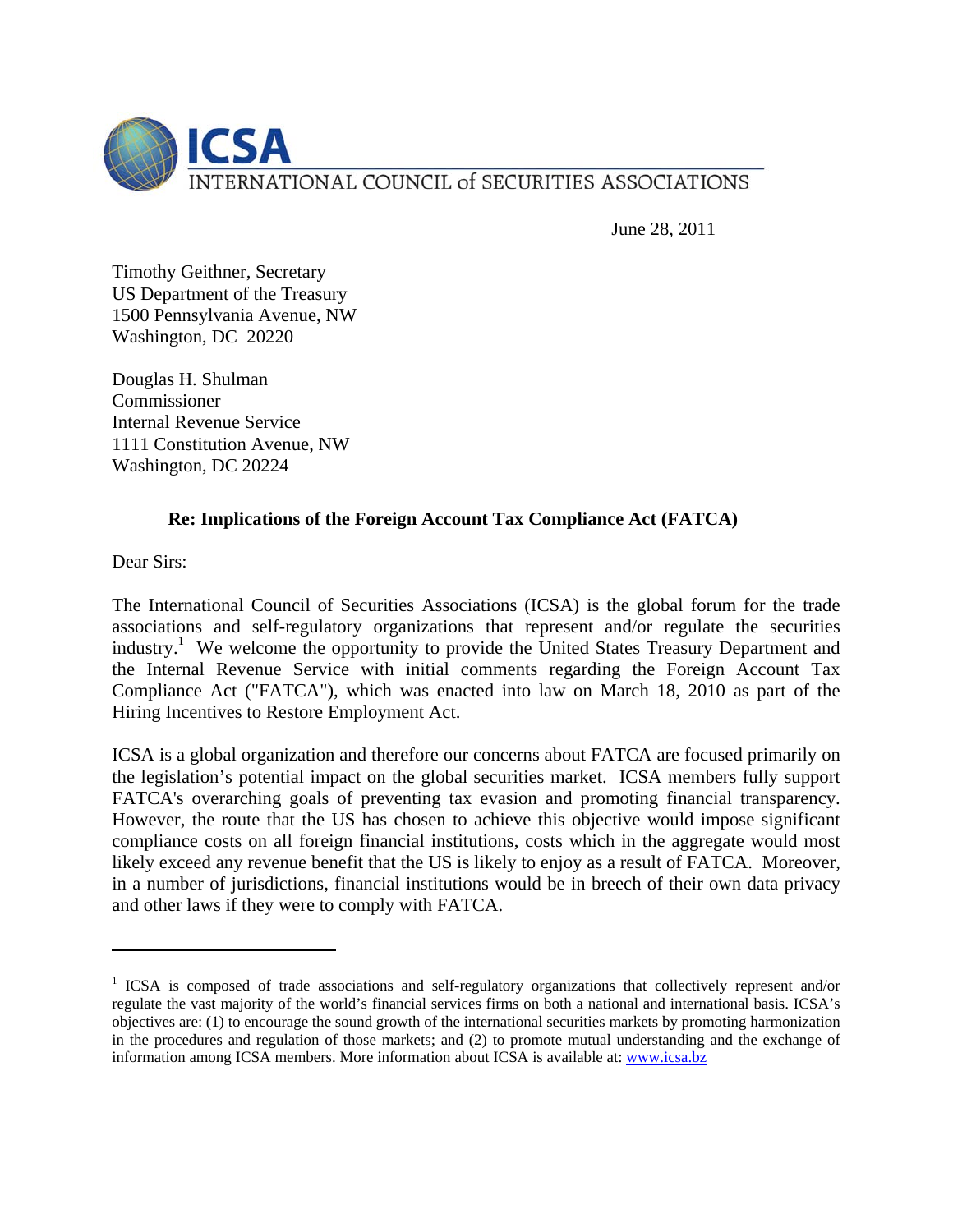In Appendix A to this letter we have provided a list of specific issues related to the implementation of FATCA which we suggest the Treasury and/or IRS need to take into consideration. These include:

- 1. Excessive and disproportionate compliance costs that will be faced by foreign financial institutions that must comply with the FATCA when compared with the potential revenue benefit for the U.S. Treasury;
- 2. Serious conflicts between the requirements imposed on foreign financial institutions by FATCA and data protection/privacy laws and other legal requirements that many financial institutions are subject to in their home jurisdictions;
- 3. Setting new, unilateral standards for beneficial ownership, thereby undercutting the multilateral negotiations carried out under the leadership of the Financial Action Task Force (FATF), the global standard setter for anti-money laundering regulations; and,
- 4. Possible reductions in investment choices for U.S. investors and on the ability of US corporate borrowers to access external debt markets, both of which could reduce capital inflows to the US.

In addition to the above issues, we are aware that in April of this year the IRS issued Notice 2011-34, which provides supplemental guidance on the documentation, reporting and withholding requirements under the FATCA. We appreciate and welcome some of the changes that were proposed in the most recent Notice. However, ICSA members have a number of concerns about the revised procedures described in the Notice. These concerns are summarized in Appendix B to this letter.

In closing, ICSA members respectfully suggest that the Treasury and IRS, and ultimately the U.S. Congress, should seriously consider the issues discussed in this letter as well as comments contained in the numerous letters submitted by other associations, firms and governments which point out the extreme compliance costs that will be involved in the implementation of FATCA and the conflicts that exist between the requirements of FATCA and data privacy laws in many jurisdictions. Above all, we urge the US Government to consider the extent to which FATCA, as a unilateral measure with substantial extra-territorial consequences, is inconsistent with the G20's emphasis on building a coherent global framework for financial markets and institutions.

In light of the issues addressed in this letter and in submissions from other commentators, we urge the US Government to delay implementation of the FATCA until a more suitable approach can be developed. Rather than the unilateral approach taken by FATCA, we suggest that a more appropriate approach would be the development of a global framework that would allow the US and other governments to obtain information regarding income paid to citizens of their countries by foreign financial institutions which is in harmony with each jurisdiction's existing laws and does not create an excessive compliance burden for financial institutions. This approach, which would be developed through negotiations between governments and not through negotiations and agreements between the IRS and private entities, would be consistent with the G20's emphasis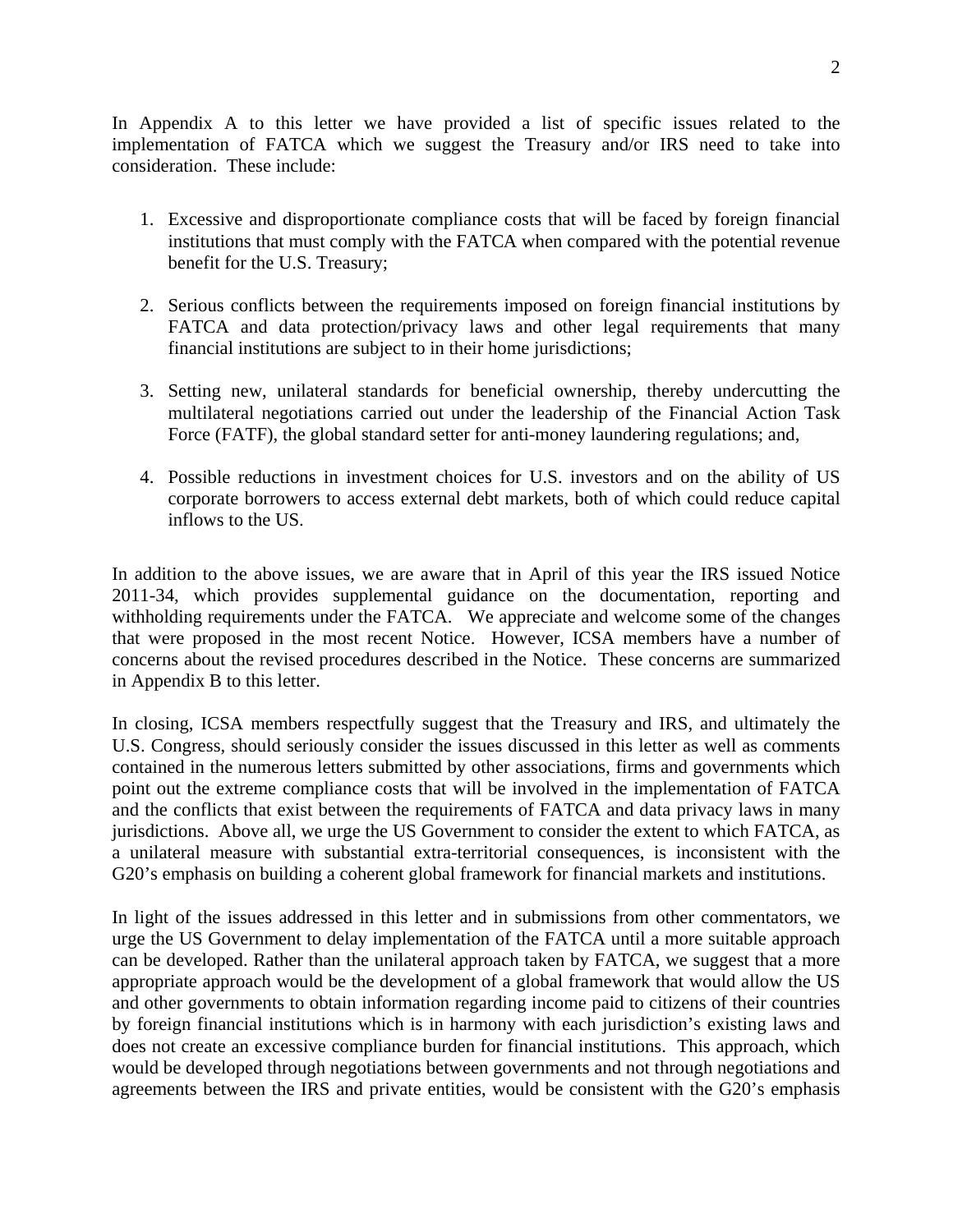on building a coherent global framework for financial markets, a policy approach has been and continues to be strongly supported by the Obama administration.

We would be pleased to discuss the issues addressed in this letter with any representative from the U.S. Treasury and/or IRS. Please do not hesitate to contact me at your earliest convenience.

Regards,

Strag

Kung Ho Hwang Chairman International Council of Securities Associations (ICSA)

cc: Ms. Manal Corwin International Tax Counsel U.S. Department of the Treasury 1500 Pennsylvania Avenue, N.W. Washington, DC 20220

> Mr. Michael Danilack Deputy Commissioner (International) Internal Revenue Service 1111 Constitution Avenue, N.W. Washington, D.C. 20224

Mr. Stephen A. Musher Associate Chief Counsel (International) Internal Revenue Service 1111 Constitution Avenue, N.W. Washington, D.C. 20224

Mr. John Sweeney Senior Technical Reviewer Office of Associate Chief Counsel (International) Internal Revenue Service 1111 Constitution Avenue, N.W. Washington, D.C. 20224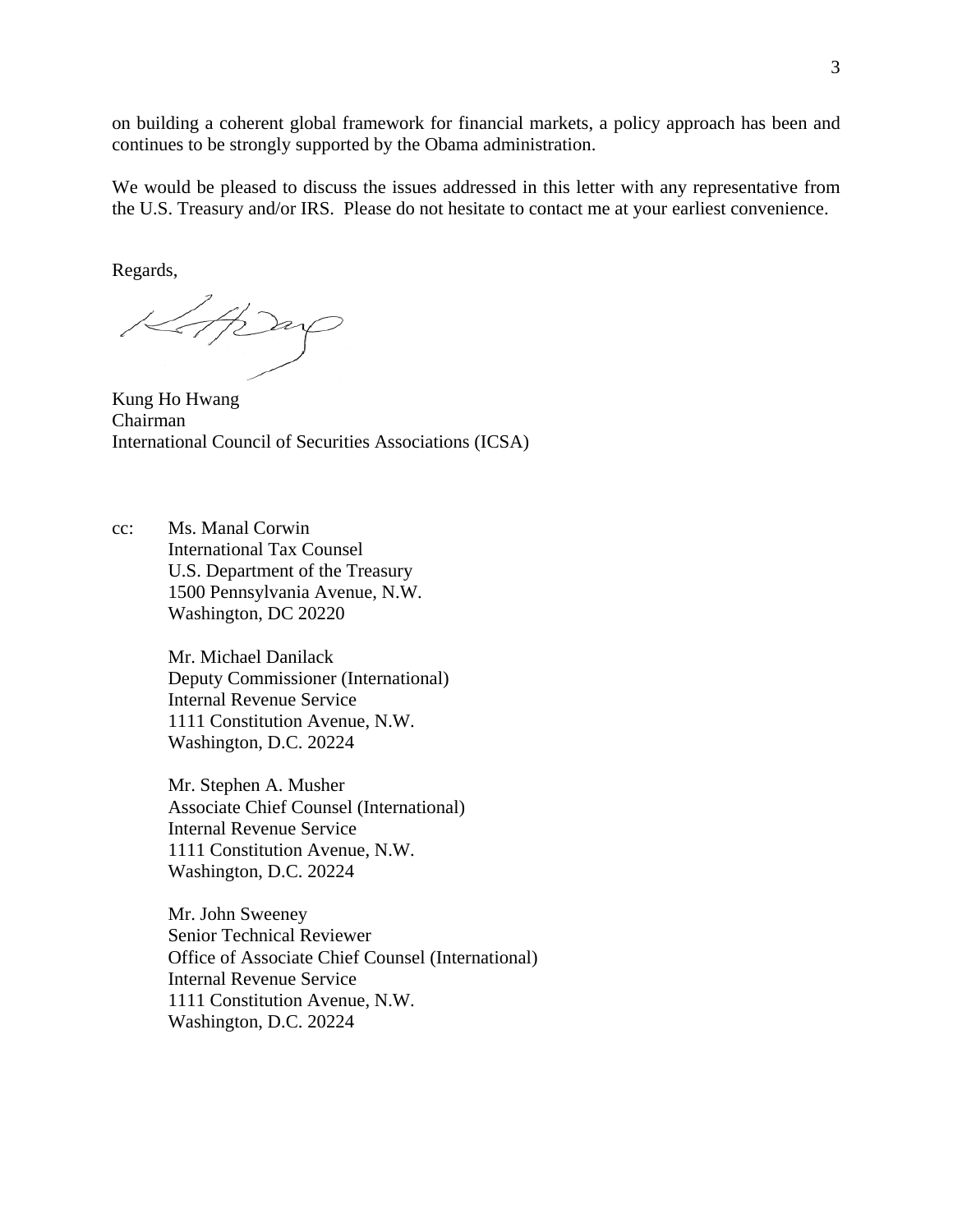## **Appendix A**

## **A. Problems Associated with Implementation of FATCA**

#### **1. Excessive compliance costs when compared with potential revenue benefit**

Some of the new legislation will have far reaching and extraterritorial effects and in some cases transfers significant regulatory burden from the US authorities to financial intermediaries, including a great many financial intermediaries that are already subject to a comprehensive regulatory regime in their home jurisdictions. In some cases this will pose significant compliance cost issues for those financial institutions.

- FATCA will effectively compel all foreign financial institutions (FFIs) to enter into an agreement with the IRS that would require them to report annually certain customer information and to withhold and pay to the IRS a 30% withholding tax on customers of those institutions who are US companies or US citizens that have not supplied certain information to the foreign financial institution.
- Failure to enter into this agreement or after having entered into this agreement, to comply with the provisions of the Act, would expose foreign financial institutions to a 30% withholding tax on the gross amount realised on the disposal of US assets. As a result, FATCA will compel foreign financial institutions to screen their existing customer database to identify clients that are US companies or individuals who are US persons.

FATCA goes further than just requiring financial institutions to identify US companies and citizens. Financial institutions must be able to prove that their non-US clients are in fact not US companies or citizens or people born in the US. This requirement would apply not just to new accounts, but to many existing accounts as well, especially where clients may have US indicia on file, such as a U.S. mailing address (with some proposed exceptions). However, querying the nationality of customers is not part of the identification and verification of identity of customers under current anti-money laundering (AML) requirements in most jurisdictions.

FFIs will face considerable challenges in meeting the FATCA requirement to identify US persons, as defined by the IRS, on an annual basis. Currently, in order to meet their AML obligations, financial institutions review and update client's details according to the perceived risk category of the customer, with high risk clients being reviewed more frequently than low risk clients. This risk-based approach to AML/CFT has been endorsed by the Financial Action Task Force (FATF), which is the global standard setter for AML/CFT regulations. However, in order to comply with FATCA, FFIs will have to develop and follow new procedures so that they can review the identity of a far larger number of clients on an annual basis than they currently do.

Even when these new procedures to identify and annually review the identity of "US persons" are put in place, as required under FATCA, FFIs will still face substantial difficulties in ascertaining whether their customers are actually US persons or not. Where required to do so as part of their AML and customer due diligence (CDD) obligations, financial institutions generally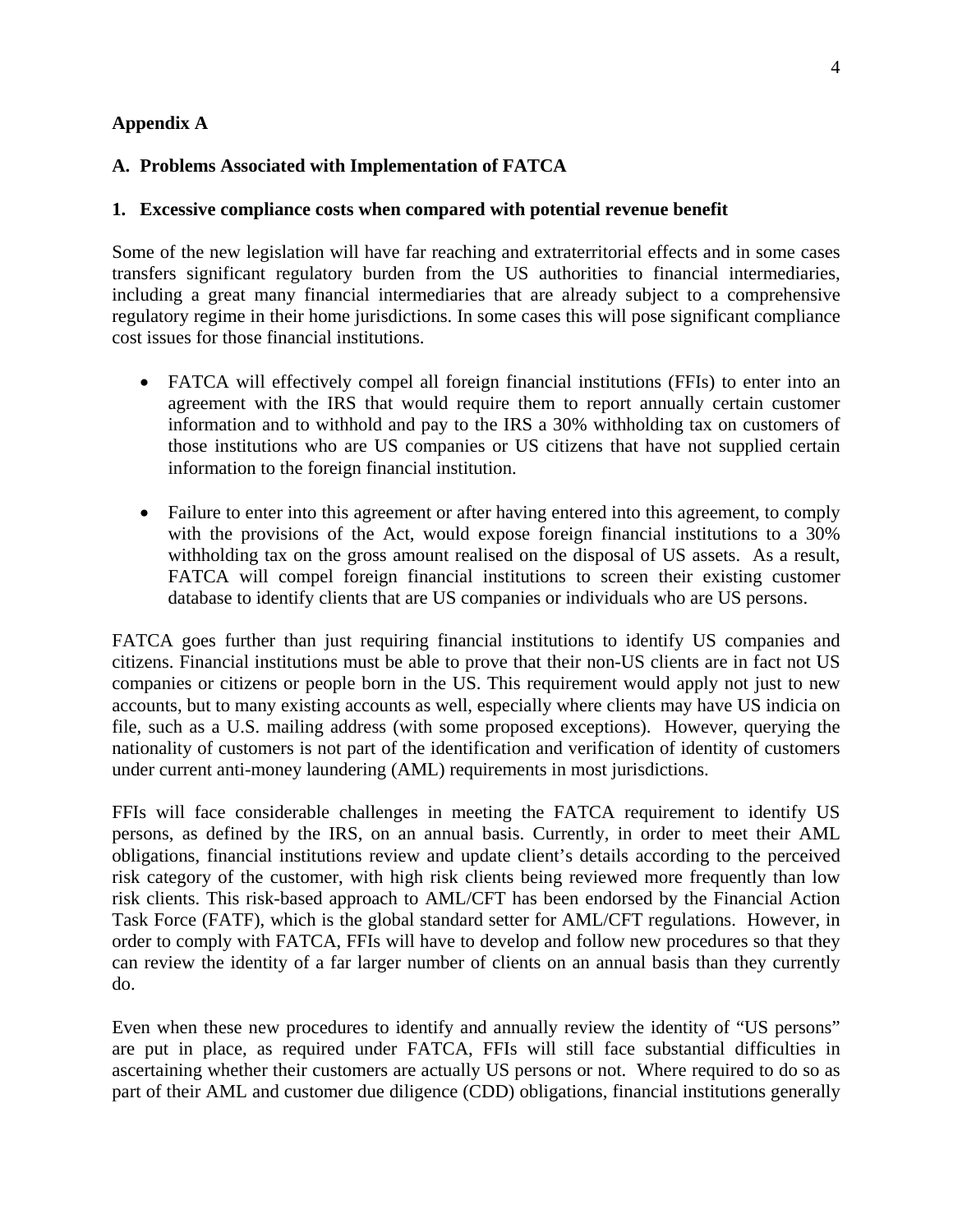verify the identity of their clients by requesting sight of the client's passport, national identity document or government issued driving licence when that document includes a photograph. However, the IRS will be aware of the weaknesses inherent in using any of these documents to determine whether an individual is a US citizen or resident. US passport holders with dual nationality may well proffer, for quite legitimate reasons, a local passport to validate their identity. Similar considerations will affect the use of a national identity card or a driving licence. In other words, an FFI cannot eliminate the possibility that any person who offers these documents to validate his/her identity is not a US person.<sup>2</sup>

Moreover, the definition of specified U.S. persons contained in the FATCA legislation encompasses foreign visitors who satisfy the substantial presence test. We understand that the test of whether an individual has a "substantial US tax presence" is based on whether or not a person has spent a weighted average of more than 183 days in the US over the past three calendar years, including at least 31 days in the past year. However, financial institutions generally do not collect such information as part of their initial or ongoing CDD assessment. In order to obtain this information, FFIs would have to explain the definition of a "substantial US tax presence" to their customers and then rely on the individual in question being able to both understand the definition and answer the question honestly. The FFI itself would not be able to verify the answer since it would not have access to the necessary documentation. In addition, given that the answer to the question may change from year to year, FFIs will need to identify such persons on an annual basis although they will not have access to the information that would allow them to actually verify if the customer were telling the truth or not.

The definition of specified U.S. persons contained in the FATCA legislation also includes "green card holders". However, financial institutions are generally not required to request the details of a person's green card status as part of their initial or ongoing CDD process, as that information provides no benefit in assessing any AML risk that the individual poses. Therefore, to comply fully with the legislation, FFIs will have to attempt to indentify those existing and new customers who are green card holders without being able to independently verify the information that is given to them by the customers.

A further challenge that FFIs will face in identifying "US persons" is due to the fact that financial institutions often rely on other financial institutions for their CDD validation, particularly where business is conducted on a referral or agency basis or where the FFI's have a mutuality of interest in a transaction. This process, termed "reliance on third parties", is generally accepted practice for securities firms and has been endorsed by both the International Organization of Securities Commissions (IOSCO), which is the global standard setter for securities market regulation, and the FATF. $3$  Under FATCA, however, in order to minimise the

 $\overline{a}$ 

<sup>2</sup> To validate an individual's address, FFIs will often request sight of an account statement from a bank, correspondence with local tax authorities or copies of invoices from utilities, such as light or heat. Should an individual choose not to disclose an address in the US, by, for example offering documents with non US addresses, FFIs will not be able to assert that the individual is not a US resident. A similar issue arises where FFI's validate the identity of an individual by electronic means, which is generally based on a voter's register or a property register. Validation of identity by this means does exclude the possibility that the individual in question is a "US person" as defined by the IRS.

<sup>3</sup> For example, see Article 5 of IOSCO's "Principles on Client Identification and Beneficial Ownership for the Securities Industry".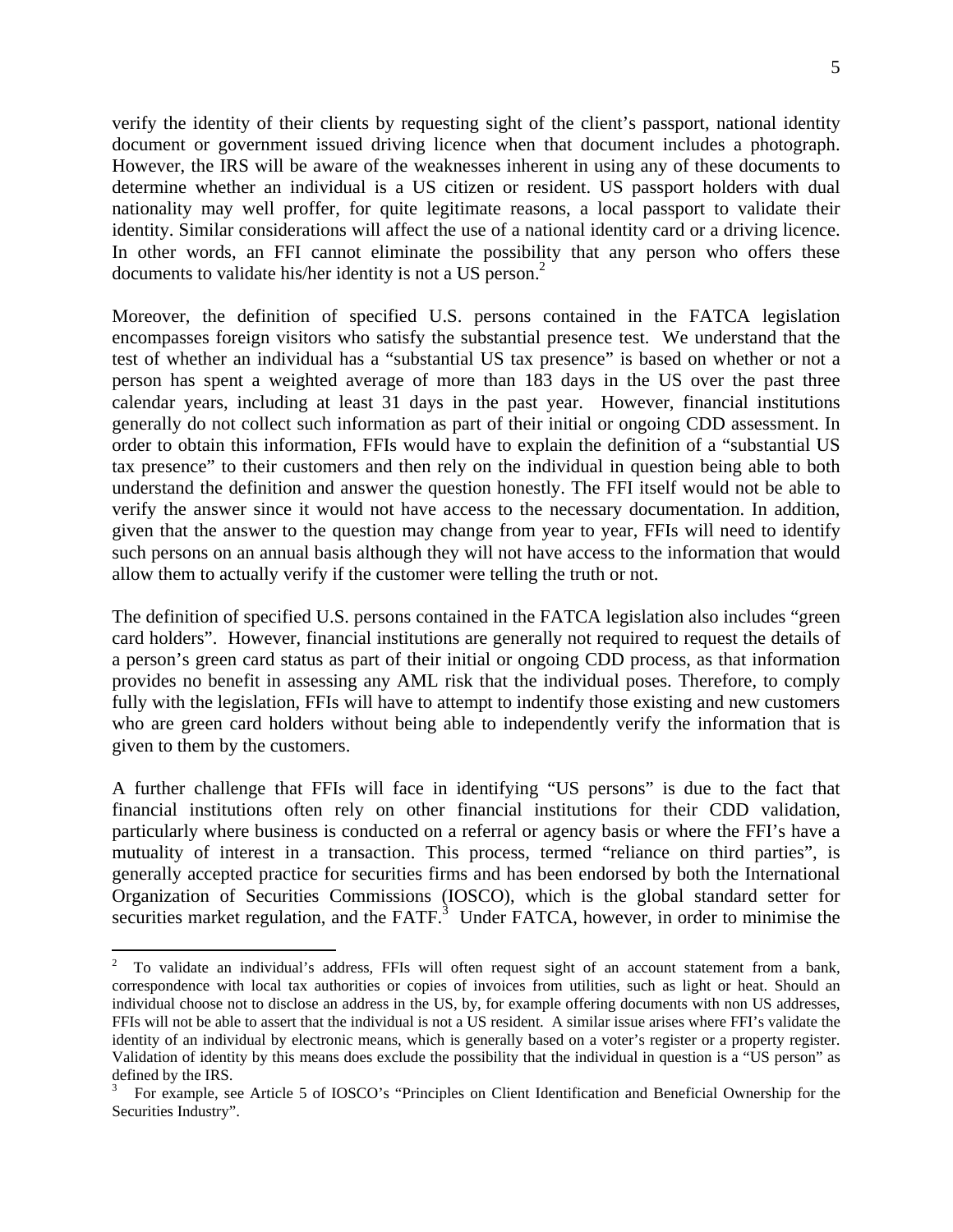risk of suffering a 30% withholding tax on its income and assets proceeds arising in the US, FFI's would have to duplicate CDD checks previously performed by another FFI on the same customer, which in turn will further raise the compliance costs that FATCA will impose on FFIs. In addition to the significant compliance costs that FFIs will face under FATCA, there may also be a substantial tax revenue loss for governments in other jurisdictions. Profits for many FFIs are likely to be substantially reduced because of the sharp and significant increase in compliance costs that will be necessitated by FATCA, particularly in the next few years as FFIs prepare for the implementation of FATCA. We are aware that the European Commission has raised this issue with the US government because it is concerned about the possible revenue impact of FATCA on governments within the European Union. We are not able to quantify the likely impact of the increased compliance costs on government revenues in other jurisdictions, but are concerned that it could be significant in some cases.

ICSA members understand the US government's concerns regarding the use of offshore accounts and entities by certain persons to evade US  $\text{tax.}^4$  However, regulatory requirements must strike a reasonable balance between increasing US tax revenue by identifying tax evasion by US persons, and the additional financial burden and operational risks that will be imposed upon FFIs as well as the tax loss that may be suffered by governments outside of the US. We are concerned that the additional cost and operational risk faced by FFIs as a result of FATCA as well as the tax losses that may be suffered in some jurisdictions outside of the US will be disproportionate to the additional U.S. tax revenues that are likely to be generated by FATCA.<sup>5</sup>

#### **2. Potential conflicts with data protection/privacy laws and other domestic laws**

1

It appears likely that many if not all major non-US financial institutions will be captured by the requirement to be FATCA compliant due to their US exposures. As a result they will need to report all their US client dealings to the IRS and withhold 30% of US based income including gross proceeds of sales, from clients and counterparties that decline or for any reason do not cooperate with their US client identification regime. However, in a large number of countries, the legal basis on which they will be able to report their US client dealings and/or withhold 30% of US based income is not clear at this time. Indeed, there are a number of jurisdictions where financial institutions are expressly prohibited from undertaking these actions by data privacy and and other national laws.

<sup>&</sup>lt;sup>4</sup> This is a concern shared by the governments of many countries, and as a result we have observed increased global efforts and inter-governmental cooperation through the inclusion of tax information exchange provisions in many new income tax treaties and protocols to existing treaties, as well as an increase in the number of tax information exchange agreements between countries that do not have income tax treaties in effect.

One possible consequence, among many, is that many FFIs will not find it economically feasible to enter into FFI agreements with the IRS and as such, will not continue to operate as Qualified Intermediaries under the Qualified Intermediary regime implemented by the IRS, at great cost to both the IRS and the financial industry, over a decade ago. For example, a large FFI Group could easily be operating in more than 50 countries and may have multiple legal entities within each of those countries that might enter into FFI Agreements. Whereas there are currently approximately 5,500 entities that have QI Agreements with the IRS, given the broad definition of FFI, there are potentially hundreds of thousands of entities that could be in position to enter into FFI Agreements with the IRS. It has been estimated that over 250,000 FFIs may exist worldwide.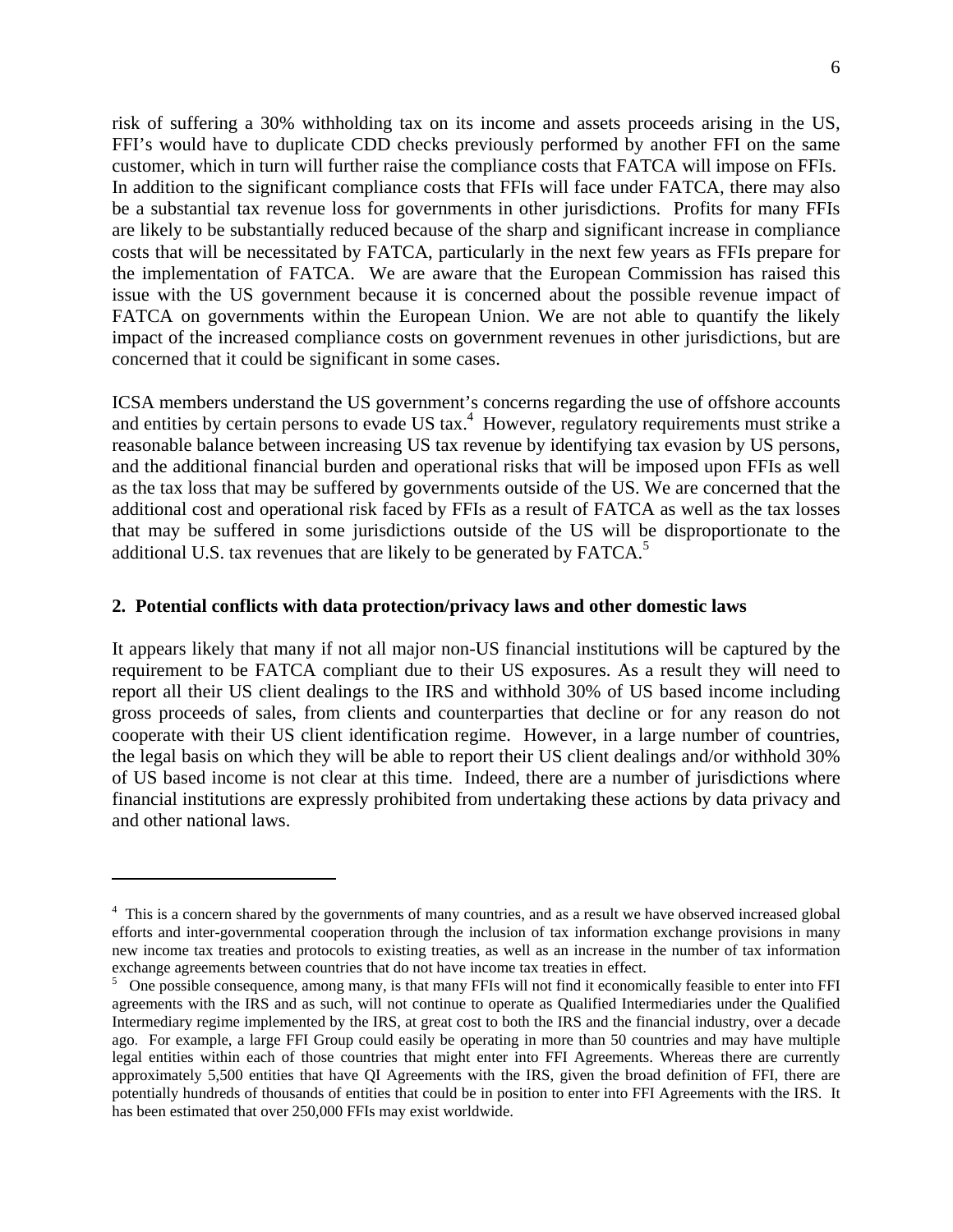For example, in Japan disclosure of personal information to a third party without the consent of the customer is prohibited by the Act on the Protection of Personal Information. If a customer did not consent to the disclosure, it would be difficult if not impossible for FFIs based in Japan to withhold funds from the customer's accounts based on a "FFI agreement" with the US government, since that agreement would not have any legal basis in Japan. Furthermore, closing the customer's account because of the customer's lack of consent would be extremely difficult since that action would also not have a legal basis in Japan. In short, the FFI would either be in breach of Japanese laws if it were to comply with FATCA, or breach FATCA and then be subject to substantial penalties.

Similarly in Australia, under the Australian Privacy Act every identified US person would need to consent to the disclosure of their personal information by the FFI to the US government. If such consent were not forthcoming, then under Chapter 4 of FATCA those accounts would need to be closed. However, as is the case in many other jurisdictions, a financial intermediary taking such an action in Australia would violate the country's anti-discrimination legislation since the financial intermediary would be closing an account on the basis that the customer was a US citizen, which could be seen by that individual and by the courts as a discriminatory action.6

FFIs based in the EU would also face criminal prosecution as well as civil claims over breaches of data protection laws if those FFIs were to comply with FATCA.<sup>7</sup> In the absence of direct EU legislative action, the FATCA obligations placed on FFIs means that those FFIs face a significant risk of customer claims of non-compliance with data protection and banking confidentiality obligations. FFIs based in the EU are particularly concerned about their obligations regarding the "fair and lawful" processing of customers' personal data and the rules prohibiting data transfers to non-EU countries, including the US, that do not meet "adequacy" for data standards. In addition, as in a number of other jurisdictions, EU-based financial institutions would violate the EU's anti-discrimination laws if they were to close the accounts of noncompliant customers on the basis of those customers being US citizens or firms. Indeed,

 $\overline{a}$ 

<sup>&</sup>lt;sup>6</sup> Even the collection of information with consent would not be consistent with the design principles of the Australian anti-money laundering/counter terrorism financing regime, which does not require the collection of nationality information and together with the racial discrimination legislation, protects customers of financial intermediaries and all other providers of goods and services from discrimination on the grounds of race, color, descent, national or ethnic origin, and immigration status. The issue is complicated further by the negative identification test under FATCA that requires that all accounts are assumed to be held by US persons unless the financial intermediary can prove otherwise. This requires the collection and provision of data even in the absence of indication of US citizenship. Under Australian law financial intermediaries cannot compel customers retrospectively to provide further information other than the information initially provided under statutory identification checks. This will possibly result in a requirement to report most Australian financial intermediaries' customers (numbering in the many millions) as it will not be possible to prove they are not US citizens.

<sup>&</sup>lt;sup>7</sup> The US Government will be aware of the importance that the European Commission ("the Commission") and the governments of the 27 Member States place on compliance with their respective data protection laws. This importance was recently demonstrated in EU debates over the transfer of airline passenger name record ("PNR") and access to individual bank transaction data processed by the Society for Worldwide Interbank Financial Telecommunication ("SWIFT"). In both these cases, the USG sought direct access to information held by EU based organisations, for the respective purposes of tracking terrorist suspects and the potential financing of terrorism. To address potential problems with EU data protection laws, specific legal frameworks were negotiated between the Commission and the USG in order that data could be transferred in a manner compatible with EU law.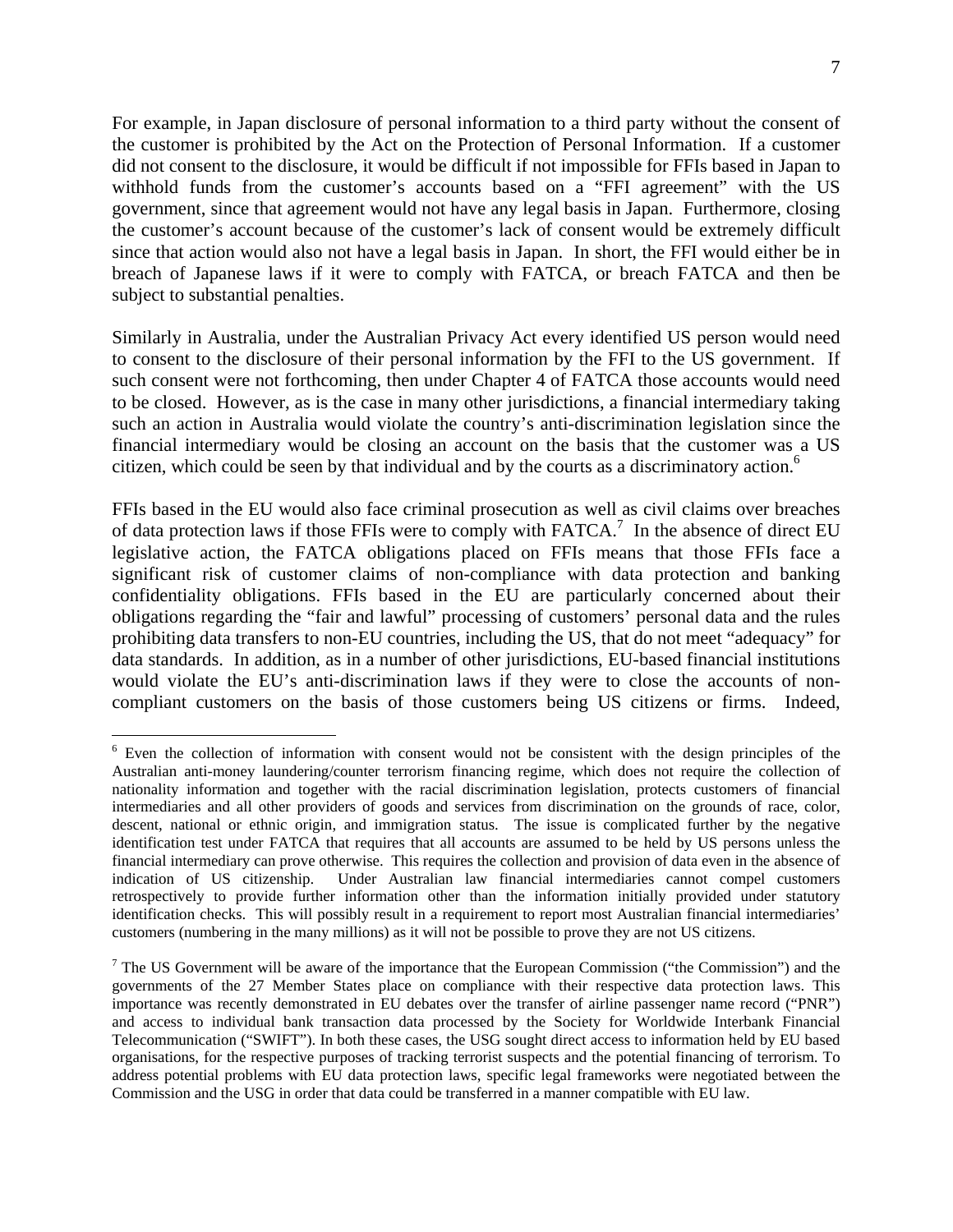financial intermediaries taking such an action would face the risk that a local court would force them to offer services to US citizens and passport holders while also possibly imposing criminal sanctions.

In the three jurisdictions referenced above, there does not appear to be any readily available means that would allow FFIs to claim a general exemption under their data protection obligations to facilitate a wide ranging disclosure of account holder data directly from FFIs to United States authorities, without those account holders having a meaningful ability to object. We are aware that this 'catch 22' situation also exists in other jurisdictions.

#### **3. Setting new, unilateral standards for beneficial ownership requirements**

FATCA requires FFIs to have in place systems and procedures to provide reasonable assurance that the FFI does not have any substantial United States persons who beneficially own at least 10% of any corporate client of the FFI, which is a considerably more rigorous standard than is in effect in most jurisdictions in the world, including the US. Fortunately, there are a number of "exemptions" that FFIs can use for existing corporate accounts in order to avoid having to ascertain beneficial ownership. However, in cases where beneficial ownership must be ascertained, FFIs will actually face significant challenges and costs in meeting this requirement.

Under guidelines set by FATF, regulated financial institutions are required to identify, and in some cases, verify the identity of beneficial owners. However, while FATF sets global standards on AML matters, jurisdictions around the world interpret these standards in a variety of ways. For example, the European Union requires financial institutions to identify, and verify in some circumstances, beneficial owners who own or control 25% of a corporate client unless that corporation has its securities listed on a stock exchange, is part of a listed group of companies or is a financial services firm that is regulated for AML purposes. In contrast, the United States authorities only require that beneficial owners are identified and verified when financial services firms offer correspondent banking services to foreign banks and when offering private banking facilities to clients with at least \$1 million to invest.

Regardless of the level of ownership that must be verified, the beneficial ownership requirement is problematic because financial institutions face considerable difficulties in verifying the details of beneficial owners since they usually have no independent means of obtaining the information that they would need, in large part because many jurisdictions do not collect or publish the necessary information in their corporate registers. FATF members, including representatives of the US Treasury, are well aware of this issue and are indeed so concerned with the lack of a global harmonised approach to beneficial ownership requirements that they are currently reviewing the standards in order to promote greater international coordination.<sup>8</sup>

<u>.</u>

<sup>8</sup> Whilst FFIs face difficulties in verifying beneficial ownership details of corporations domiciled in many non-US jurisdictions, they also face similar problems when dealing with corporations domiciled in some US jurisdictions such as Nevada and Wyoming. ICSA notes with interest the Incorporation Transparency and Law Enforcement Assistance Bill recently introduced into the US Senate by Senator Carl Levin which, if enacted, would give the US Government, but not any private sector institutions, the ability, on the presentation of a subpoena, to demand the disclosure of the identity of a corporation's beneficial owners. ICSA members are well aware of the dichotomy of one arm of the US Government requiring non US financial services firms to identify and verify beneficial owners of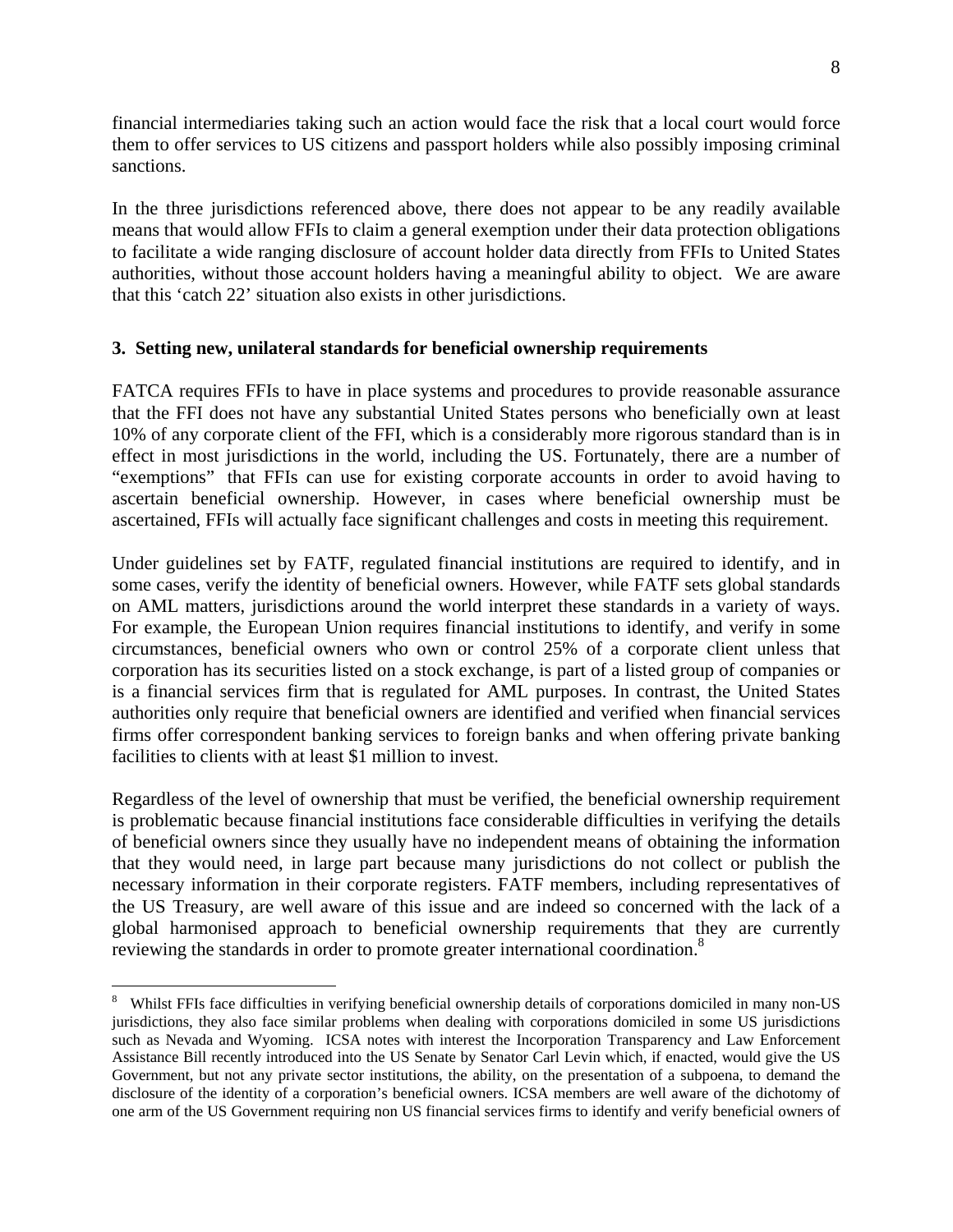In addition to the problems that FFIs will face in verifying beneficial ownership as required by FATCA, we also note that the FATCA would in effect supplant beneficial ownership guidelines that have been established through multilateral negotiations under the FATF by establishing a new, much more onerous requirement for the identification of beneficial ownership. This is despite the fact that US authorities do not require the same level of verification of beneficial ownership from financial institutions based in the US as would be required of FFIs under FATCA. It is also despite the fact that FATF itself is reviewing its guidelines on beneficial ownership precisely because its members are aware that financial institutions generally do not have access to the information that would allow them to identify and verify the identity of beneficial owners at any level, much less at the 10% level that would be mandated under FATCA.

#### **4. Possible reduction in investment choices for US investors and on the ability of US corporate borrowers to access external debt markets**

FATCA may also have the effect of reducing investment choices for US investors while also limiting the ability of US firms to access external debt markets, both of which would lead to a reduction in capital inflows to the U.S.

Investment choices for US investors may be limited as a result of the FATCA because some FFIs may decide to close the accounts of existing US clients and refused to take on any new US clients, while also disinvesting in US securities and disassociating from counterparties who invest in US securities. Some FFIs may decide to take this action in response to the substantial compliance costs that the firms would incur in order to comply with the FATCA. Others may take the action out of concern for the impact on their clients, as it may be difficult to justify the additional burdens and costs being placed on non-U.S. account holders who are not invested in U.S. securities as a result of FATCA. These issues may well be exacerbated by the proposed "passthru payment" concept described in the IRS Notice 2011-34, which could result in overwitholding and/or penalties for non-U.S. persons who would then be required to file a reclaim with the IRS. The ultimate impact of the legislation itself and the most recent guidance could be to reduce investment options for US investors while also potentially reducing the level of capital inflows to US securities markets.

In addition, FATCA may limit the ability of US corporate borrowers to access external debt markets, which in turn could reduce both funding for US firms and capital inflows to the U.S. This is due partly to the fact that the FATCA requirement to withhold against non-compliant intermediaries may cause investors holding bonds issued by US firms to bear the burden of the withholding tax.<sup>9</sup> In the context of intermediated holding chains common in debt capital market transactions, these investors would bear the burden of the FATCA imposed withholding tax

their corporate clients around the world, but that other arms of the US government being, at present, unable to identify the beneficial owners of many US domiciled companies nor to assist private sector organisations in this regard.

<sup>&</sup>lt;sup>9</sup> This is particularly important since withholding of portfolio interest may be complex and expensive to reclaim for sophisticated investors in jurisdictions with compatible tax treaty provisions or even impossible in the absence of such tax treaty provisions or, practically speaking, in the case of relatively unsophisticated retail investors.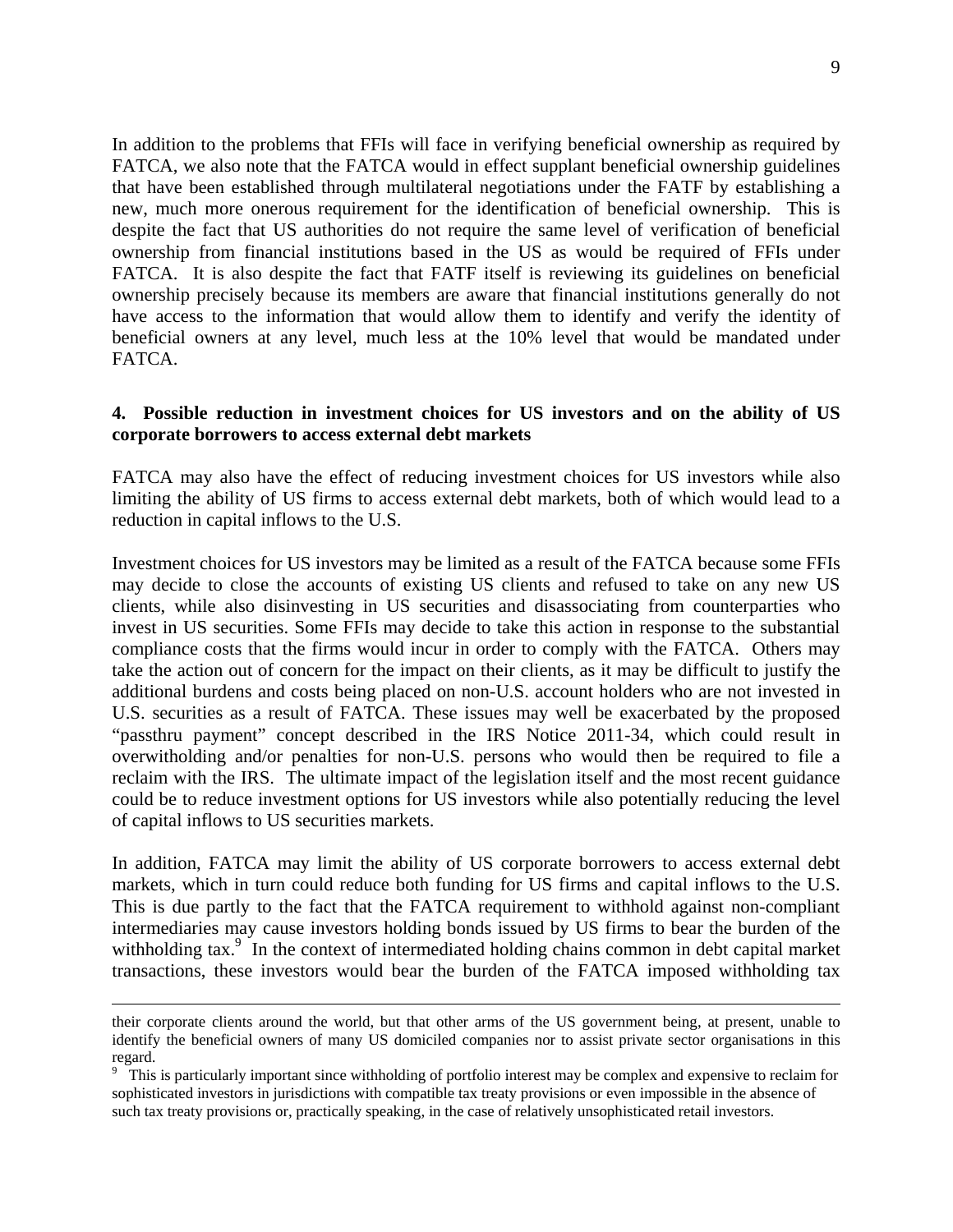because they would not have: (1) knowledge of the identity of intermediaries further up the holding chain; (2) authoritative knowledge of the compliance or otherwise of their immediate custodian; (3) knowledge (authoritative or not) of the compliance or otherwise of intermediaries further up the holding chain; and/or (4) the ability to influence the structure of the holding chain further up from their immediate custodian.

As a result of the additional tax burden caused by FATCA, both sophisticated and retail investors may prefer debt issued by non-US borrowers, which in turn would limit the ability of US corporate borrowers to fund themselves from external debt markets while also reducing capital inflows to the US. $^{10}$ 

US borrower's ability to access external debt markets will also be adversely impacted if, as a result of FATCA, they are unable to issue bonds in bearer form.<sup>11</sup> This is an important issue because FATCA repealed the relevant tax exemptions that were granted for certain bearer bonds issued by US borrowers by the Tax Equity and Fiscal Responsibility Act (TEFRA).<sup>12</sup> As a result, beginning on 19 March 2012, US issuers will only be able to issue bonds that are either: (1) in registered form; or (2) in bearer form held in a dematerialized book-entry system or other systems that are to be specified by the US Treasury<sup>13</sup>. In the absence of clarity as to which of these other systems are eligible, US issuers will be disadvantaged in external debt markets.<sup>14</sup>

#### **B. Going forward**

1

As noted in the attached letter, ICSA members are aware that the FATCA legislation was passed last year and that the IRS has issued guidance regarding implementation of FATCA. However, given the issues addressed in this document and in submissions from other commentators, we urge the US administration to delay implementation of the FATCA until a more suitable

<sup>&</sup>lt;sup>10</sup> In this respect, the development of workable implementing procedures sufficiently ahead of the 2013 deadline for implementation of FATCA would be helpful so that US issuers would not be adversely impacted by any market perception of withholding risk. These implementing procedures should, inter alia, enable the end investors to easily obtain certainty as to the FATCA-compliant status of the whole of their intermediated holding chain, or, at least, enable each accountholder to obtain certainty as to the status of its immediate intermediary further up the chain. ICSA understands the IRS intends to maintain a database that will enable FATCA-compliant intermediaries (i.e. participating and deemed compliant FFIs) to be identified. This is a welcome first step and ICSA looks forward to seeing further detail on the workings of this database.

 $11$  For a variety of reasons, domestic investors in a large number of markets are accustomed to purchasing bonds in bearer form.

<sup>&</sup>lt;sup>12</sup> In an effort to encourage foreign demand for US corporate debt, in 1982 Congress passed the Tax Equity and Fiscal Responsibility Act ("TEFRA"). Under TEFRA, issuers of debt instruments in bearer form generally are denied deductions for U.S. federal income tax purposes for interest paid with respect to such debt instruments and are subject to an excise tax. Various sanctions also apply to holders. The aforementioned sanctions, however, do not apply with respect to bearer debt instruments that are issued under circumstances in which they are unlikely to be sold to U.S. persons.

<sup>&</sup>lt;sup>13</sup> Bonds held in a dematerialized book-entry system or other system specified by the US Treasury will be deemed to be in registered form for US tax purposes and therefore will not be subject to the US tax sanctions previously disapplied under TEFRA.

 $14$ <sup>14</sup> This problem would be substantially resolved, for example, if US issuers were able to issue bonds in global bearer form deposited with a 'common depositary' or 'common safekeeper' for the two International Central Securities Depositories, Euroclear and Clearstream (combined assets under custody of  $\epsilon 21.8$  trillion at end 2010).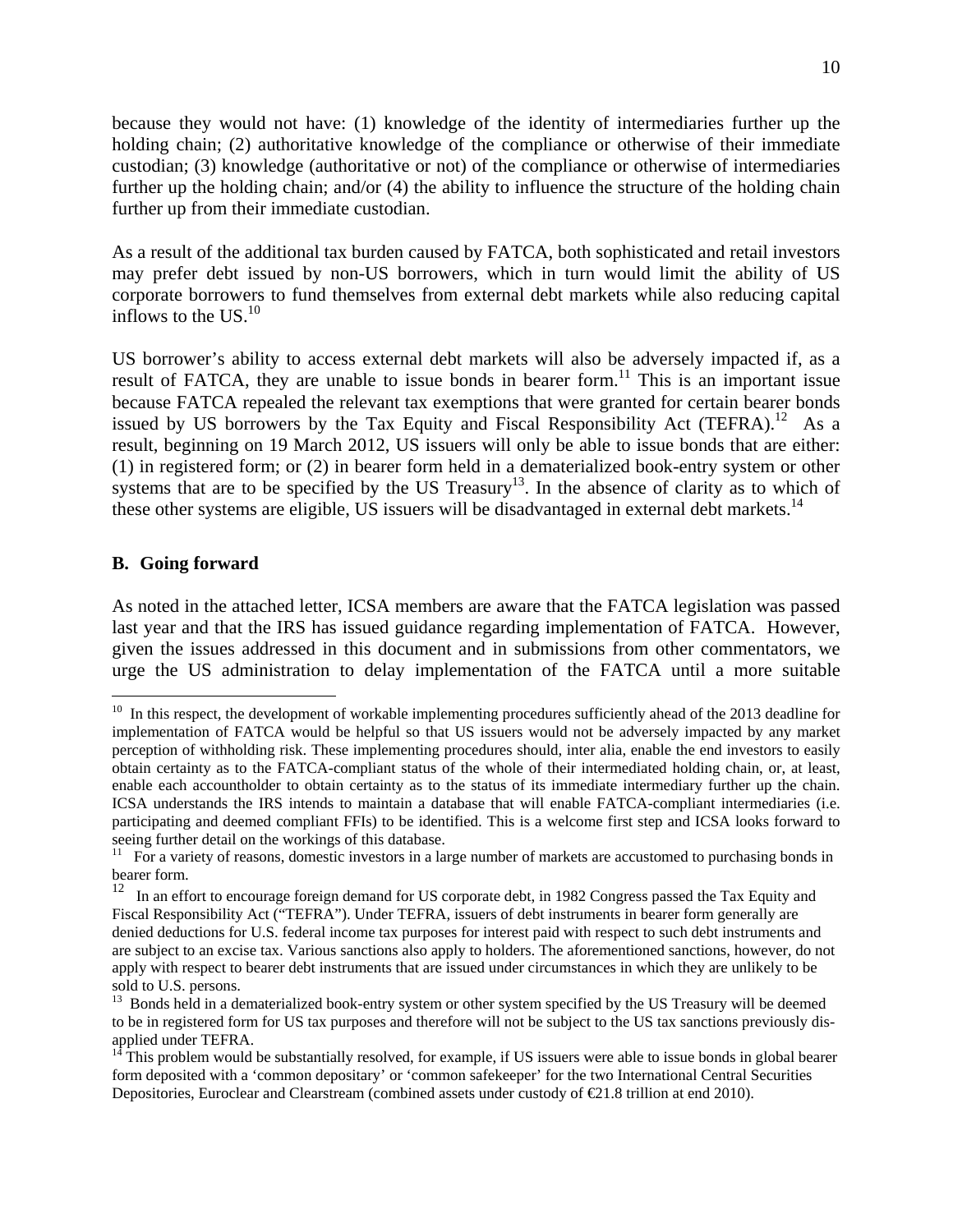approach can be developed. At the very least, we suggest that the Treasury and IRS should consider measures that could at least partially mitigate some of the problems associated with the FATCA.

In particular, we suggest that Treasury and/or the IRS should grant regulatory safe harbour for FFIs who are attempting to comply with FATCA**.** This is important since the implementation of FATCA by the financial community will require extraordinary commitments of time and resources. It will not be possible to commence most of the implementation tasks (which may include the modification of hardware and software, recruitment of IT personnel and/or engagement of outside consulting firms, performance of database searches, solicitation of information from customers, coordination among FFIs within the same FFI Group, preparation of procedures and manuals, and training employees) until most of the guidance is finalized. It will likely take 18-24 months for FFIs to complete these implementation tasks. Moreover, these rules will likely need to be phased in over a period of years if they require manual due diligence searches or the solicitation of information from existing accountholders. As such, we are concerned about whether or not it is feasible for the implementation deadline of January 1, 2013 to be met.

In addition, we urge the Treasury and the IRS to adopt a risk-based approach to the greatest extent possible by focusing the administrative requirements of FATCA on areas of greatest compliance risk, and to leverage existing information sharing agreements wherever possible. We believe that the policy goals of FATCA can only be achieved effectively and efficiently if they can be accomplished through automated electronic searches, and not through manual, papercentric due diligence efforts for multiple indicia of U.S. status that may depend upon a detailed understanding of U.S. tax rules and the subjective interpretation of non-legally trained staff. We also strongly suggest that the substantial presence test should be excluded from the definition of specified U.S. persons, since only the relevant authorities in the United States would ordinarily have the information necessary in order to verify such status.

ICSA members are aware that there are a great many other modifications to FATCA that have been suggested by other associations, firms and governments. We would support any measures that could be taken by the US Treasury and IRS that would lessen the short-term impact of the FATCA of FFIs, given the substantial compliance costs that are involved in order for firms to comply with the FATCA and the relatively short time that they have in order to achieve full compliance.

Ultimately, however, we respectfully suggest that regardless of any modifications that can be made, the FATCA is fundamentally flawed for all of the reasons outlined in this document. FATCA's policy objective of reducing tax evasion through greater information is shared by many governments as well as by all ICSA members. However, we believe that the costs resulting from implementation of FATCA, for the U.S. financial market as well as for the global financial market, would far outweigh the revenue benefits. Instead, we would support the development of an internationally consistent approach toward reducing tax evasion, possibly under the leadership of the Financial Stability Board, which would allow the US and other governments to obtain the information that they need but which was consistent with each jurisdiction's laws and did not create an excessive compliance burden for financial institutions.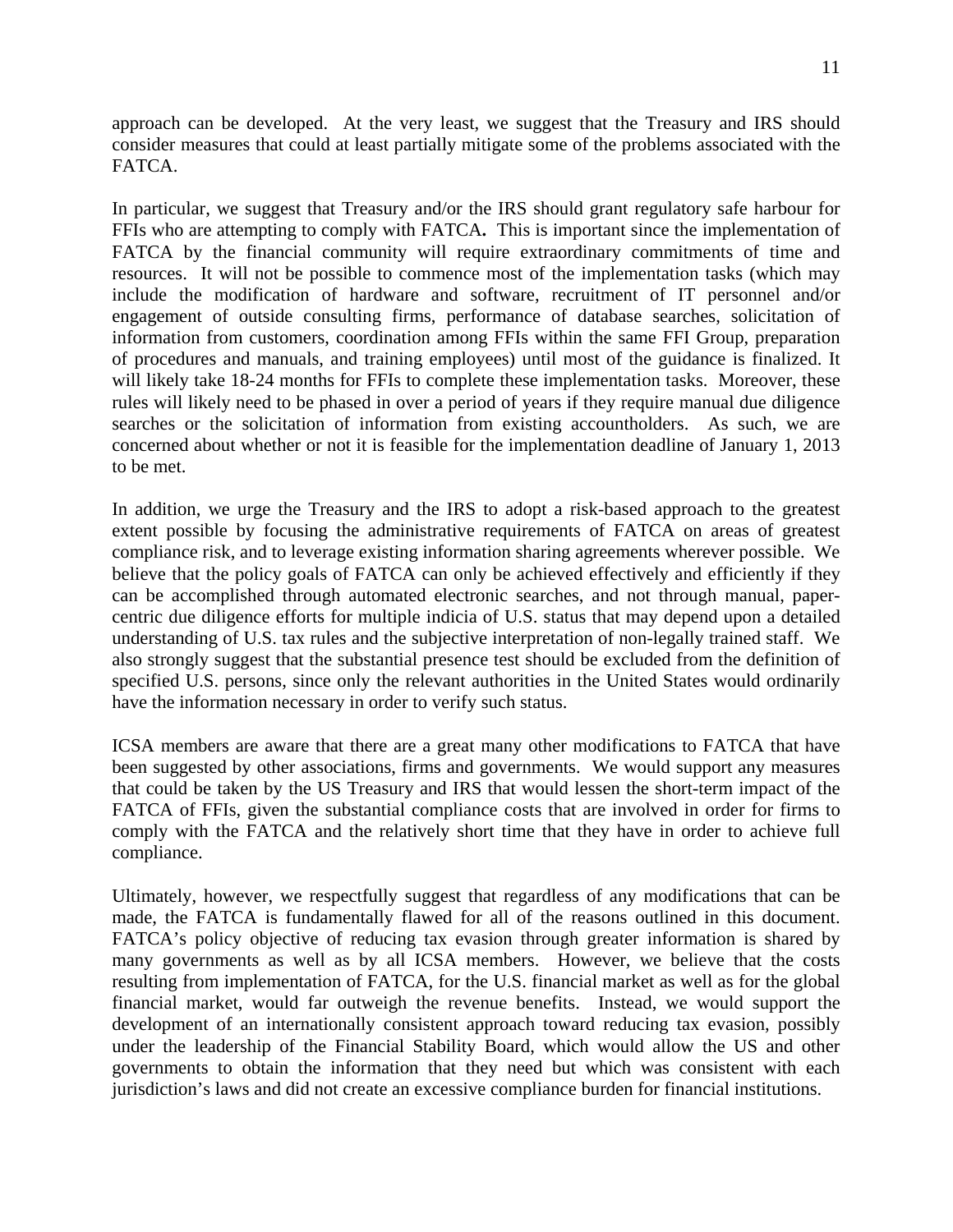## **Appendix B**

## **Comments on IRS Notice 2011-34 "Supplemental Notice to Notice 2010-60 Providing Further Guidance and Requesting Comments on Certain Priority Issues Under Chapter 4 of Subtitle A of the Code" (the "Notice")**

## **1. Revised Procedures for Identification of Preexisting Individual Accounts**

We are concerned about the revised procedures for identification of preexisting individual accounts as described in section I.A of the Notice which we believe will misdirect FFI resources toward conducting manual due diligence on the files of accountholders who present a low-risk of U.S. tax evasion, without any electronic pre-screening for U.S. indicia.

In general, while we support the concept of applying a targeted, risk-based approach to the identification of U.S. accountholders among preexisting individual accounts, we disagree with the adoption of any approach that requires the manual search of paper or electronic files (i.e. any due diligence that cannot be conducted by an automated electronic search). We strongly recommend that in the interest of accuracy and efficiency, that Treasury and the IRS reconsider the proposed procedures in the Notice that would require "diligent reviews of the paper and electronic account files and other records" as suggested in sections I.A.2. Step 3 "Private Banking Accounts" and Step 5 "Accounts of \$500,000 or More". We respectfully suggest that the searches conducted with respect to these targeted accounts should be limited to automated electronic searches for U.S. indicia with follow up for additional due diligence and/or documentation where U.S. indicia is present.

However, in the event that Treasury and the IRS ultimately conclude that some form of manual due diligence is required with respect to initial searches of targeted subsets of accounts, we have provided further comments below.

# *A. Definition and Obligations with respect to Private Banking Accounts*

**Definition of "private banking":** The definitions of "private banking account" and "private banking relationship" are extremely broad, and could include accounts that are neither high networth accounts nor at a high-risk for tax evasion. By including all-encompassing terms that may be interpreted differently by FFIs, such as "wealth management" or "investment advisory" services, the definition of private banking in the Notice could potentially include all securities accounts, including discount brokerage accounts for some financial institutions, excluding only basic accounts without any level of advisory services.

We are concerned that efforts put toward identifying U.S. persons among preexisting accounts using the broad definition in the Notice will actually misdirect efforts and resources toward accounts that are neither high-risk nor high net-worth. We do not recommend redrafting the definition to narrow or clarify it, as it may be difficult to define "private banking" in a manner that works for all industry segments in all jurisdictions; we believe that the policy goals of FATCA would be better achieved by removing the definitions associated with "private banking" and Step 3 of the proposed identification procedures to instead focus on conducting due diligence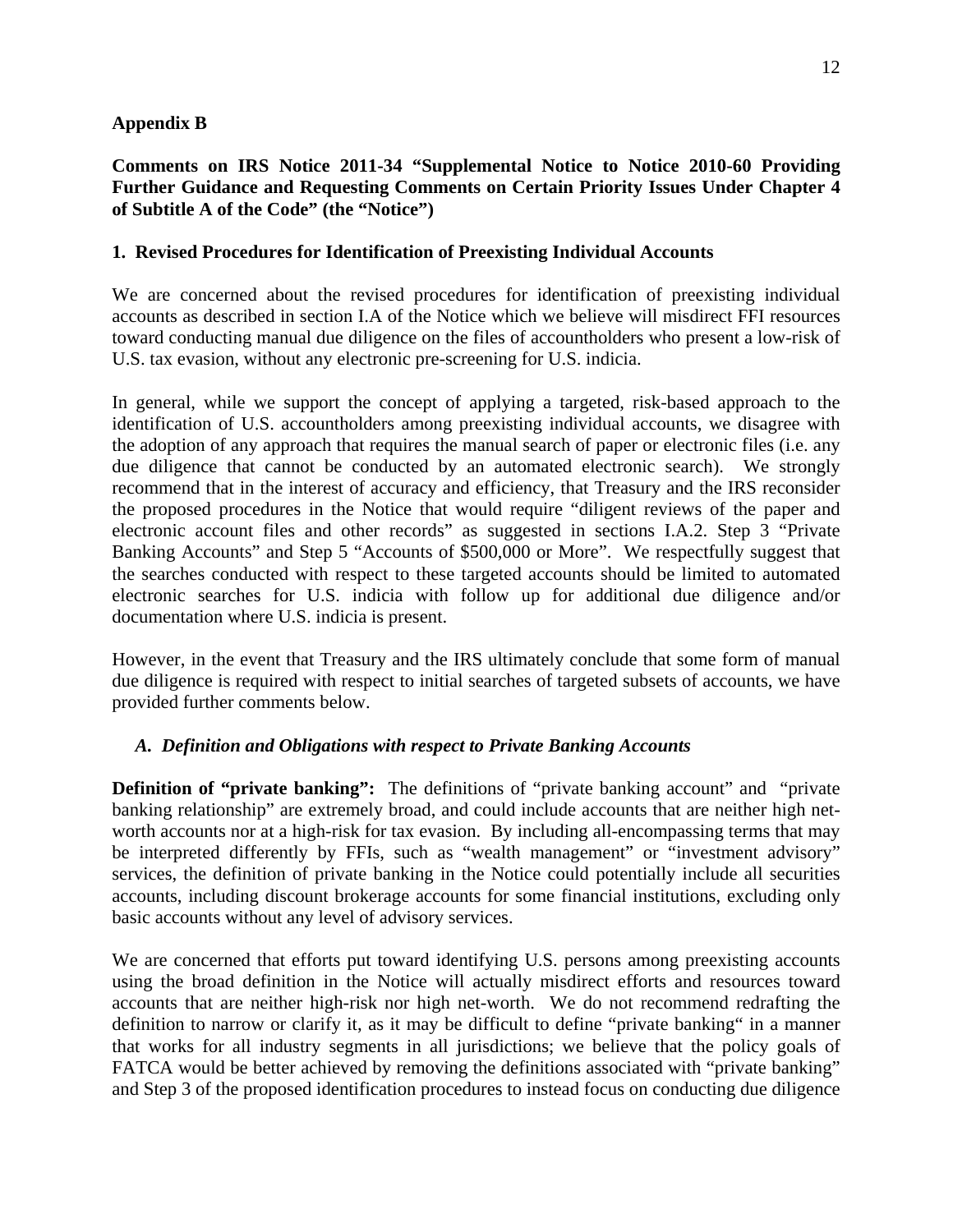with respect to accounts that exceed a designated threshold amount (see recommendation below with respect to threshold levels).

**Families:** The proposed definitions for identification of U.S. persons in preexisting accounts, and Step 3 of the procedures, includes language that implies obligations to expand due diligence to the families of individual clients. However, it is not clear to what extent family members would be implicated by indicia of U.S. status with respect to a preexisting accountholder and vice versa. We request further clarification on this point, and recommend that family members of account holders only be included in the identification process where the client has taken steps to link the account to a family member.

**Responsibility for Searches and Due Diligence:** If Treasury and the IRS maintain the view that manual due diligence of certain preexisting account files is required to identify U.S. persons (beyond electronic searches), we do not believe that such due diligence can effectively or efficiently be carried out at the relationship management level. Currently, AML and KYC documentation paperwork are administered at the relationship level, however, it is our understanding that all documentation is centrally stored and located, and vetted for approval centrally by compliance personnel. This is particularly true for securities dealers associated with large affiliated financial groups, something that is recognized in the Notice in the sections dealing with FFI Agreement execution and the proposed centralized compliance option.

Centralized compliance and tax personnel will have the required knowledge of U.S. indicia and documentary evidence. Also, search and due diligence requirements may be less effective where FFIs experience turnover of relationship managers, a frequent occurrence among large FFI groups. We recommend that future guidance and regulations provide flexibility for firms to determine which internal personnel will carry out the required searches and due diligence, and specifically not to require this due diligence to be carried out at the relationship management level.

# *B. Obligations with respect to accounts based on size thresholds*

As mentioned in a previous section of this appendix, we believe that a targeted approach to identifying U.S. persons among preexisting accountholders is a more effective and efficient way of carrying out the policy objectives of FATCA. We maintain that automated electronic searches of account files is the best way to balance the costs of implementation with the policy objectives, and we urge Treasury and the IRS to limit searches of preexisting accounts to electronic searches.

However, if Treasury and the IRS require enhanced manual due diligence with respect to nonelectronically searchable account documentation, we recommend that Step 3 of the proposed procedures ("private banking accounts") either be removed altogether or combined with Step 5 ("accounts of \$500,000 or more") in a way that would ensure that the only accounts subject to manual due diligence are clearly defined as accounts that exceed a certain threshold dollar amount. We also recommend that this threshold dollar amount be raised to \$1 million dollars, following the precedent set in the definition of "private banking account" in the USA Patriot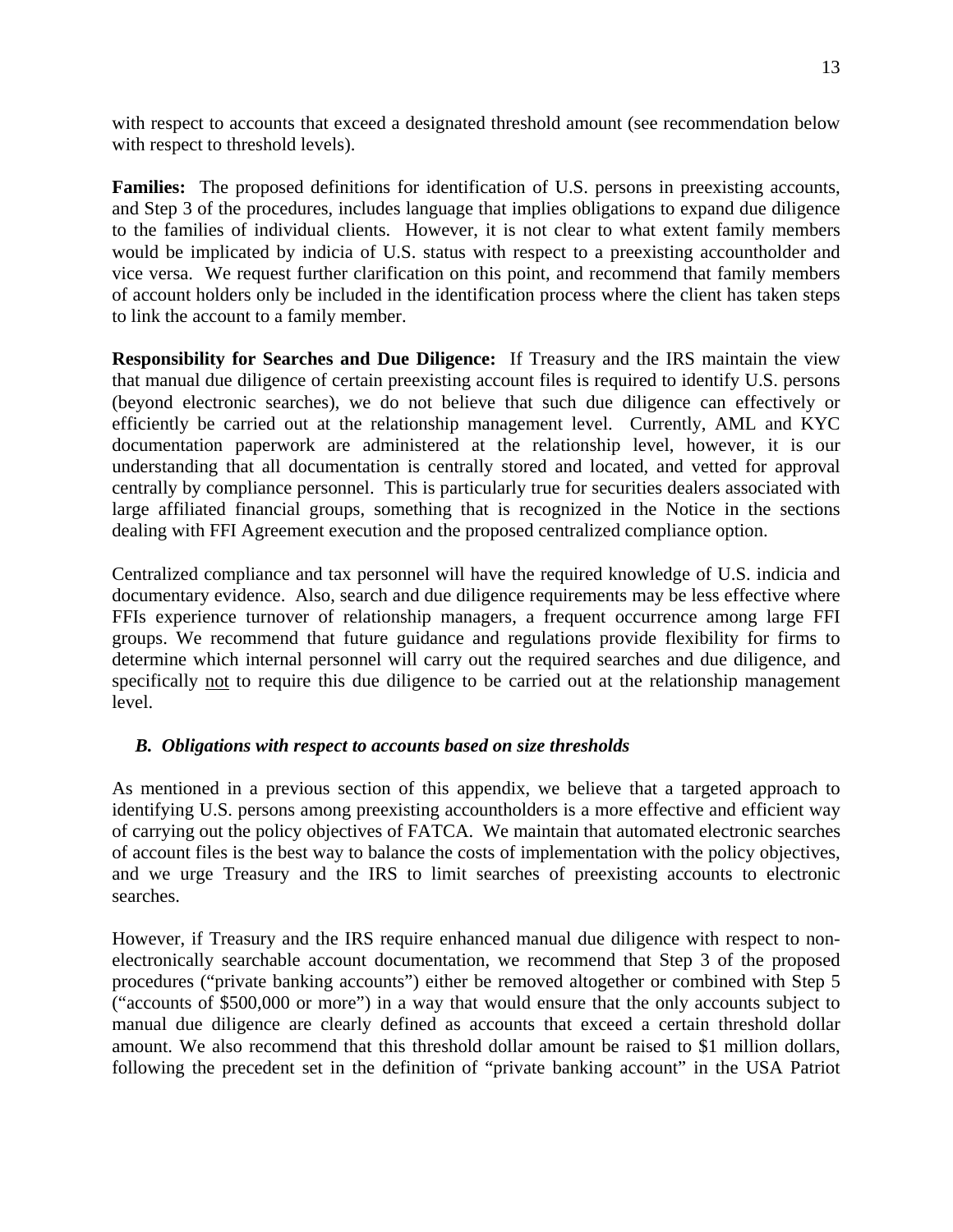Act.<sup>15</sup> This would satisfy the policy objective of targeting only accounts of high net-worth and high-risk individuals, and do so in an efficient and standardized fashion. It would remove subjectivity with respect to FFIs around the world in their interpretation of "private banking accounts".

## *C. Certifying Completion of Customer Identification Procedures*

The Notice proposes that the chief compliance officer or another equivalent-level officer of the FFI (a responsible officer) must certify to the IRS when the FFI has completed the proposed procedures with respect to preexisting individual accounts. While we do not disagree with the concept of certification of compliance with agreed upon procedures and the adoption of written policies and procedures, we believe that portions of the proposed certification require attestation that would go beyond the knowledge and control of the responsible officer. For example, while a responsible officer could certify as to the completion of required searches and the development of internal procedures prohibiting their employees from engaging in avoidance behavior, it would be practically impossible for the responsible officer to certify that employees had not engaged in this kind of behavior, especially on a retroactive basis (to the date of the Notice's publication). As such, we recommend that this portion of the certification component (certifying that management personnel did not engage in avoidance behaviour) either be removed in its entirety, or at a minimum, removing the retroactive aspect of the certification and including a "knowledge" qualifier.

### *2. Passthru Payments*

 $\overline{a}$ 

#### *A. General comments*

While we understand the policy objective of Treasury and the IRS to discourage the use of participating FFIs as "blockers" through which non-participating FFIs might indirectly invest in U.S. assets, we respectfully disagree with the approach taken in the Notice with respect to the determination of passthru payment percentages (**PP%**) and believe that the policy goal of deterrence could be achieved without the excessive administrative burden we foresee connected with the passthru payment concept proposed in the Notice. The current Notice would place an extremely large burden upon compliant FFIs, when it should be more appropriately borne by the non-compliant accountholders and FFIs.

#### *B. Administration of Passthru Payments*

We suspect that the proposed approach to passthru payments in the Notice has been developed to address concerns of the fund industry with respect to the administrability of a tracing approach for passthru payments. However, we have concerns that the proposed approach will not be appropriate or administrable for securities dealers or other FFIs (such as banks) where these FFIs are engaged in active business, and where a calculation of the FFI's U.S. assets at a particular

<sup>15</sup> *International Money Laundering Abatement and Anti-Terrorist Financing Act of 2001* [title III, § 301 et seq., of the *Uniting and Strengthening America by Providing Appropriate Tools Required to Intercept and Obstruct Terrorism Act of 2001 (USA PATRIOT ACT)*, Pub. L. No. 107-56 (Oct. 12, 2001) at (§ 312(a)(i)(4)(B)).